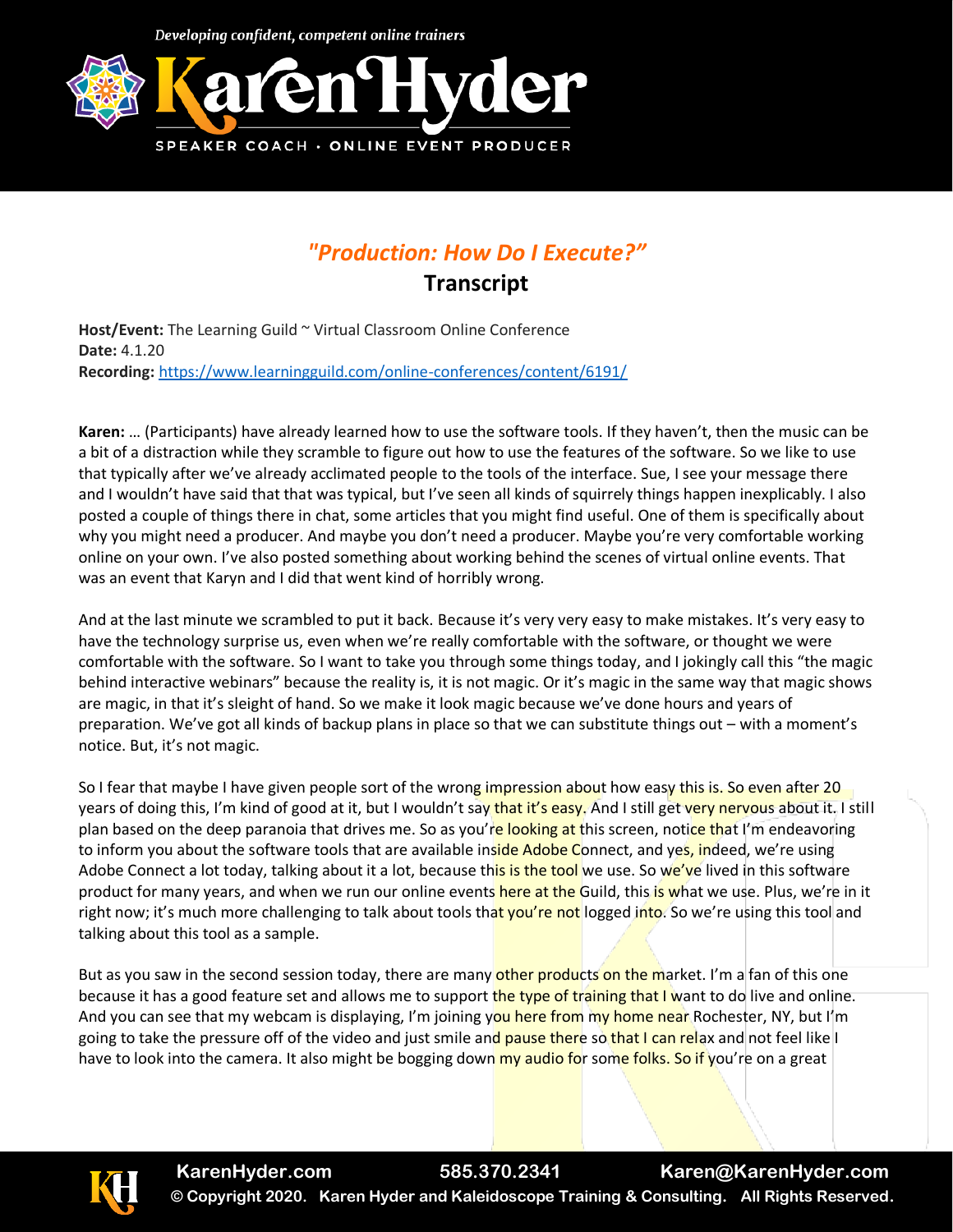network connection, you maybe don't notice that the software can behave in a sluggish way. But sluggish means the slides don't update or audio is choppy or the chat text disappears.

I'm going to be talking in the context of production in Adobe Connect, but the lessons are relevant to any tool that you use. So if you're using the mobile app, your tools are not exactly the same as they look in the classroom version or in the built-in version of that, so take a look around your screen and make sure that you're comfortable with where the resources are so that you can click on things as you need to.

And as we get things underway here, I do want to invite you to respond to a poll, and this poll is just going to be a little bit different than the one I showed earlier, but this is one that I would recommend everyone use, whenever you teach online. And the reason I recommend you use this is because our participants have already been trained that when you log in to a webinar, it's a perfect time to multitask. I need to undo that. I need to un-teach them that that's what live online sessions are like.

So I want to point out that we're going to be using the software tools of this interface and it's my expectation that you'll participate, but I'm not going to make you participate. It's pretty hard to control you even when I'm there in person, it's a lot harder to control you from over here. So instead I'm going to ask you just to control yourself, and recognize that there is no such thing as multitasking. If you think you're multitasking, you're really slowly swapping tasks. And the brain doesn't work really well that way. So, better to stay focused and stay engaged, and I appreciate everybody's willingness to play in my reindeer games.

Yes, Rebecca, absolutely, people say no, and that's fine. You're grownups; you get to make whatever decisions you want about how much you're going to engage. But I'd just like to know where I stand. So if my expectation is that you're going to participate and then you don't, that's tough to get through the content. If you come to my classroom physically, my expectation is that you are going to participate, and I can use my little trainer techniques to make you participate in a face-to-face setting. But online, I'm really asking you to comply with my ground rules.

So this is what I have to cover – cover is kind of a weird word, I'm just going to talk really fast for an hour, because that's what webinars are like. I see some messages coming in there. Yes all of this content will be posted: recordings, handouts, everything.

And I don't have it to hand just now, so you'll have to wait for Karyn to paste something – thanks Karyn. So show agree – that is, use your Hand Raise menu to show agree or disagree if you've ever taught or learned in a classroom like this one – a face-to-face classroom where people are sitting there, facing forward.

I see a lot of people are clicking Hand Raise, which is not the same as agree. So dig a little deeper under that Hand Raise menu and notice there are other choices. Ali, yes, Adobe does have a tool that shows me who's participating and who's not, but it's a bit of a false positive. It can tell me that people are looking at my screen or not, but doesn't really tell me if they're engaged. So I don't tend to rely on that, but it is a feature.

So I have taught in a classroom just like this one, in fact that's me right there. I used to live in a face-to-face classroom when people were first learning to click and double-click. And in this public training center, I would work in a classroom with up to 16 students, and if there were more than 8, I would have a facilitator as well.

So if I look like I have things under control in this face-to-face classroom on the left, know that there was somebody helping out in the back. And if something really went wrong, like the network went down, or the projector bulb went out, I could call IT and someone would come running and solve that problem. So the idea of

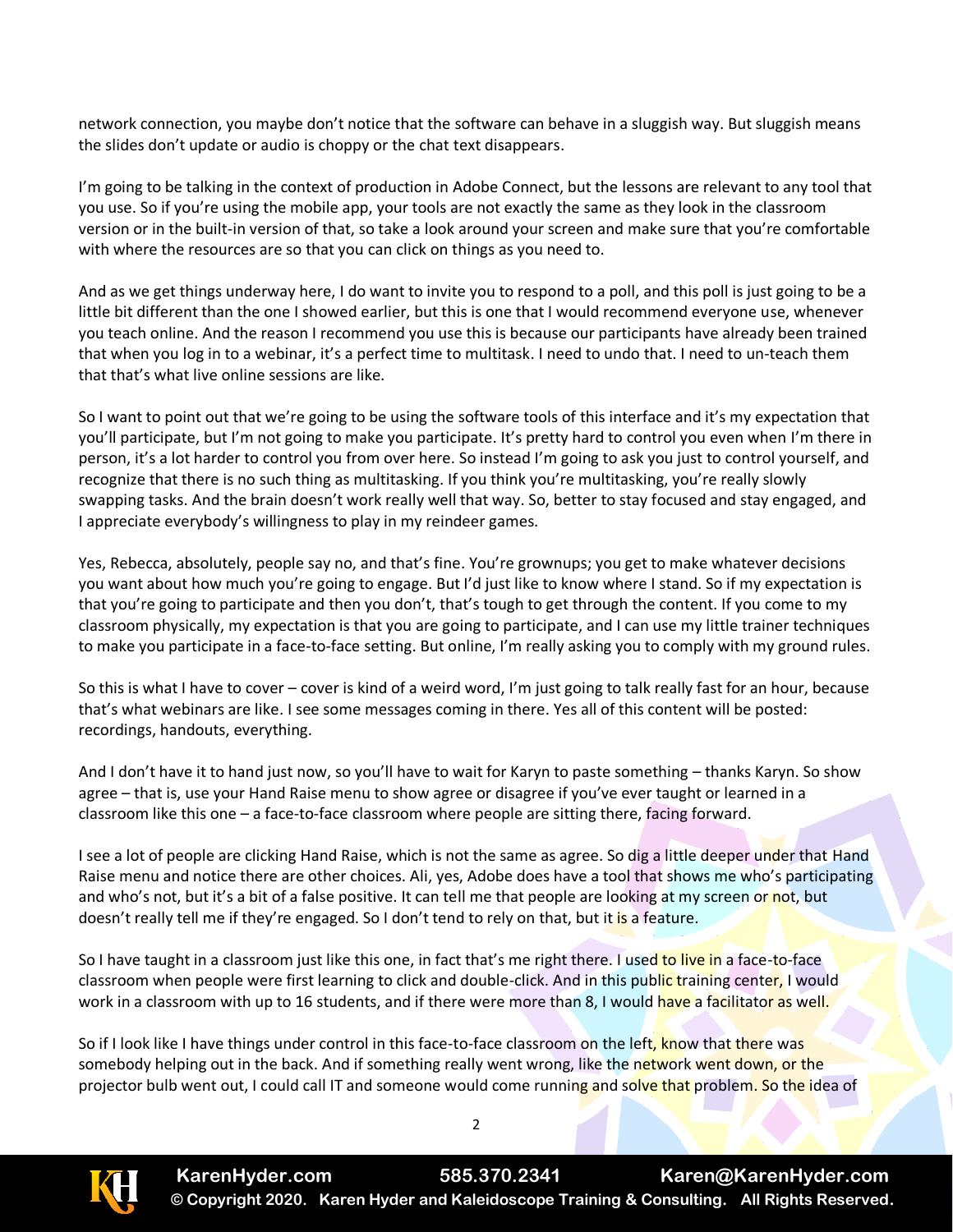having a helper in the room is definitely not new. It's something that we were doing over 30 years ago. But when we get online, people assume that somehow it's just easy.

Right? Because we're all used to working at our desks and we can manage our software, etc. And maybe that's true. Maybe you don't need any help. In fact, one of the links that I posted in chat is the "Expert's [Guide to](https://learningsolutionsmag.com/articles/2530/experts-guide-to-presenting-solo-in-a-virtual-classroom)  [Presenting Solo in a Virtual Classroom.](https://learningsolutionsmag.com/articles/2530/experts-guide-to-presenting-solo-in-a-virtual-classroom)" There's a really good chance that you can present solo, but just know that it's difficult. So if somebody says to you "Well, why can't you just – ?" Well, because it's just not that easy.

So if you're familiar with teaching in a classroom like the one I'm showing you here on the right, where you've got multiple computers logged in, cameras, multiple keyboards, multiple mice, that's where I'm joining you from right now. So, it still is a classroom to me, I just don't see my students. And there's a ukulele. "So vintage" thanks – yeah great.

Actually, many of you might be working from something like my makeshift workspace. Working from home can be challenging. I've got the yearbooks and the encyclopedias stacked up there to provide my elevation of my machines. I've got a leaf from the dining table as my keyboard tray with some DVDs underneath there. So you might be dealing with sort of a makeshift situation, which makes it really even more difficult. In this particular scenario, you can see that I'm logged in on two different computers, which I would always recommend, especially if you're presenting alone, because you heard me in the last – in session 2, I just lost connectivity for just a second. And it was enough to hang up the software interface, so I needed to really reach over to the other machine to advance my slides.

So do log in on two separate machines, ideally with two different network connections. Make your main machine your wired connection, and let your backup machine be on a wireless, like your phone as a hotspot connection. On two different connections, you're covering your bases. Something goes wrong with the hardware, you're covered. Something goes wrong with the network, you're covered. Ideally you have two microphones, two headsets, two everything so that if something goes wrong, you'll be covered. And I operate from a deep and appropriate place of paranoia.

After 20 years online, I have seen disasters that would curl your hair. So usually it's me that everybody's looking to when those disasters happen, like "Oh, Karen will fix it." So the other day I was in a session and everybody was expecting Karen to fix it and I didn't know what to do  $-1$  couldn't fix it. So we started anyway, and it was fine, but it's nerve-wracking. And then when you add on to that the fact that the interface itself has lots of things – and depending on the software product you're looking at, the things float around freeform on the screens, and it can be hard to know which monitor to look at or what the participants are seeing.

Connie, we've moved through slides here, so if you're still seeing the same slide, you might want to jump out of the session room and jump back in again to refresh. So we've been playing in Adobe Connect all day, and again this is the tool that we primarily use here at the Guild. I'd like to take a minute just to have you type in chat the features that you've learned about related to Adobe Connect. Like, what are the tools or the menu items or the interactive elements that you've seen us using here in Adobe? Go ahead and type in the left side chat. I saw a logged-in-as-facilitator question there; we can log in as many times as we want in this software, and we can have as many hosts as care to be hosts.

We can also have a downgraded version of host – presenter – who can do almost anything, but can't move pods. Having multiple hosts means we have to get our stories straight and make sure that I know that I'm going to be moving the poll pod, or Mel knows that she's going to be moving the poll pod. Because if we are working, trying to

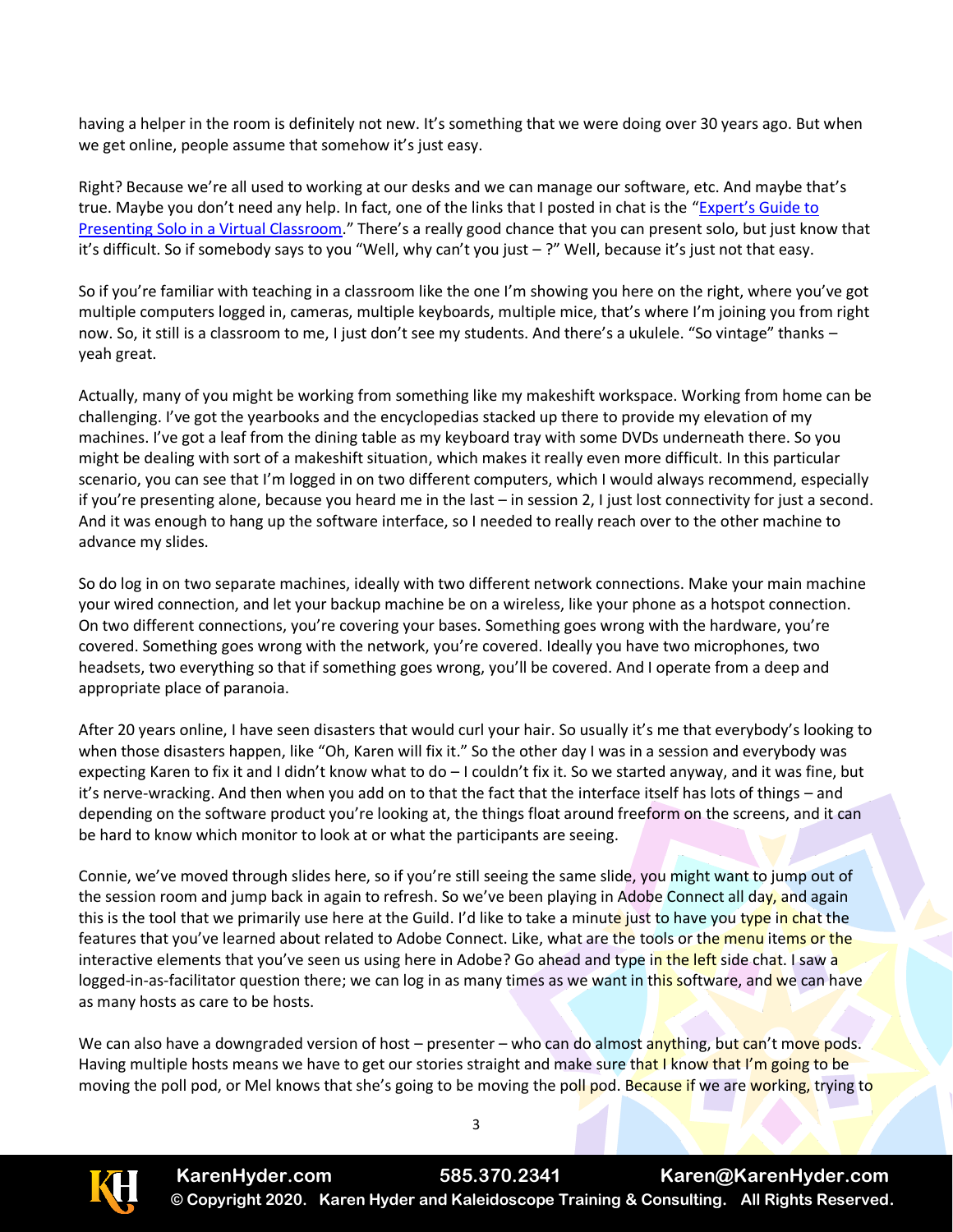do the same thing together, the first click will open it and the second click will close it, so we need to be very cautious that the players know who's doing what, when.

And we're going to talk about that more as we go, so you've got lots of excellent answers in here, so multiple polls, multiple chats, annotation tools, yup Christopher we do have that, breakout groups, Kathy's mind is blown, yup you can have multiple hosts. You can have co-hosts in Zoom and alternate hosts or panelists in WebEx, but in WebEx, the person who holds the ball is the person who controls the world. Yeah, it's a dance and sometimes we're not very good dancers. We're like kindergarteners dancing back here, but it looks smooth to you.

So thanks for filling in those things. I've got my pre-baked souffle here, because I always wonder if I'm going to get all the answers I wanted, but I wanted to show you what my list looked like. So of course, there's all these different things that you could be doing in Adobe or whatever other software product you're using, and if you're really confident and you've got plenty of time and your head is screwed on straight and the software is working well and there's no troubleshooting to deal with, teaching online could be easy. Especially if none of those pesky students log in – because once the students are there, they complicate things a lot. So the idea of teaching online is easy until you actually get there, and then, somehow, it's less easy.

So if your manager or your team leader or your client is saying to you "Can't ya just – ?" or "Why don't ya just do a webinar?" You know "What's the big deal?" And I think the thinking is you're going to just rock up to the microphone and go for it, and it's going to be good.

And I fear that students have learned that face-to-face training was good, and online training is bad, just by nature. But I spent a lot of years in a classroom, I promise you there was loads of face-to-face training that was bad. There was just nobody there to call it out.

So when we get online and we do kind of what was done before, it doesn't translate, it doesn't convert well. Because we need more instructions. And we need to micro-script our instructions to the participants so that they can be clear on what's supposed to happen. And most facilitators don't just roll out of bed one day and figure out how to do this. So, be gentle with your facilitators and recognize that, no, you can't just because there's like two thousand steps.

This is a picture of me skydiving. So on this day, I was annoyed that even though I was tandem jumping – right, there's a professional who I was going to be clicked to or attached to  $-1$  was annoyed that I had to go through two hours of training before I jumped out of a plane. That seems excessive. But the reality is, would you want to jump out of a plane without any preparation? I don't recommend it. You would have no idea what to do if anything went wrong. I would say the same about teaching online. You *could* jump out of that plane. But what's the cost?

So, I want you to type in chat for me anything you can think of that are obstacles to using tools like this one to meet your outcomes – not just "show up," not just "chalk and talk," but really achieve learning outcomes. That's a whole different ballgame. I'm not talking about a webinar here: I'm talking about real training with tangible outcomes. What are the obstacles?

Right, people are multitasking, it's hard to keep engagement, the speed is an issue, people can't practice, I can't walk around behind people like I did in the physical classroom. I've had people say to me "my students won't do any pre-work. If I send them the email ahead of time that's prework, they refuse to do it." It's like, how can you log in here if you don't know how to set up your equipment? If you don't know you need a headset? If you don't know to install the app? If you don't know to plug into a wired connection? So you're just going to rock up and

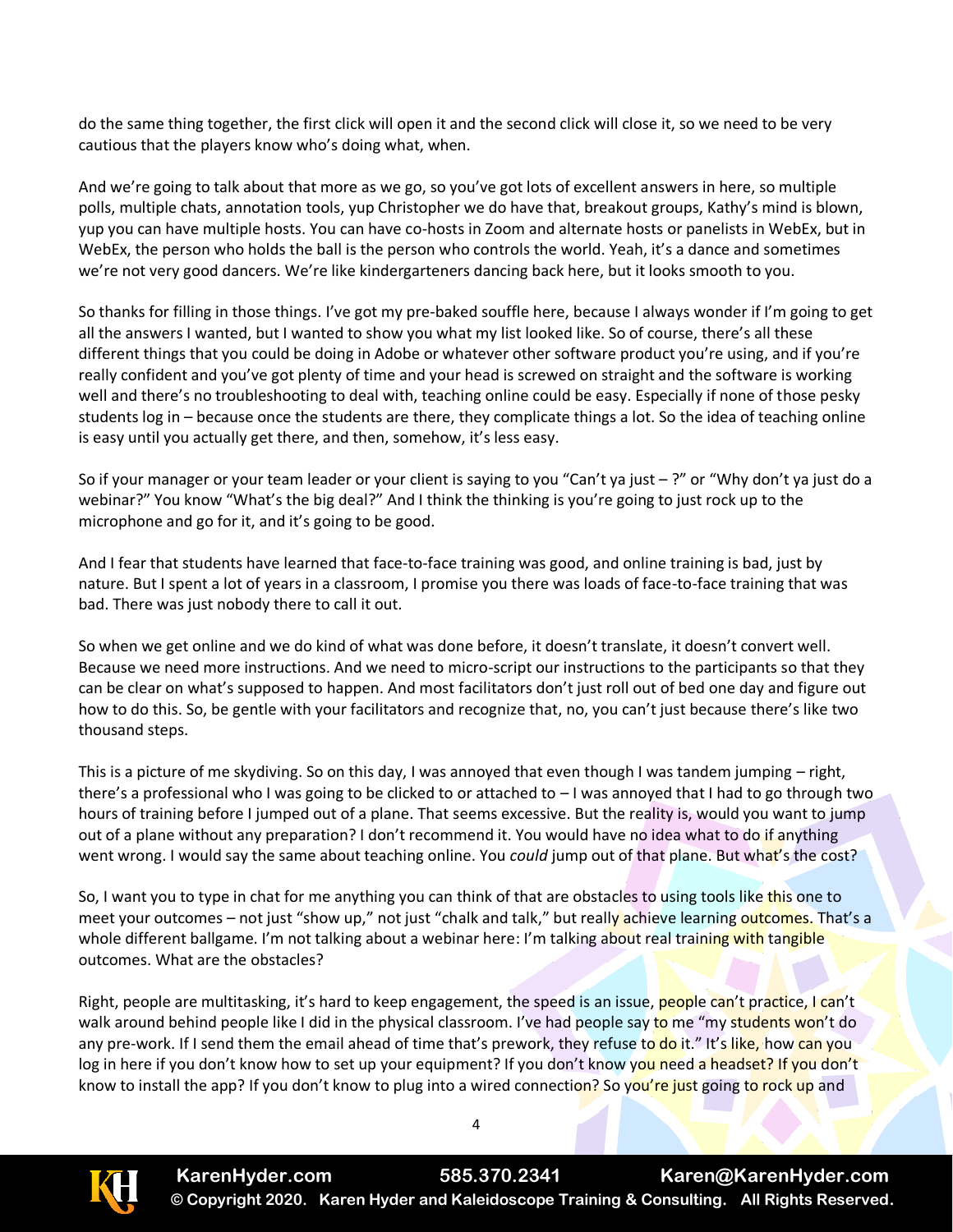hope that it works? Unfortunately, that doesn't work. People have terrible experiences with live online, and we're giving them more bad examples.

So when you start to think about how the tools work inside the software itself – no matter what tool you're using, whether you're using some kind of web browser sharing – you want to show them a website, or you want to show them audio clips or have them indicating with green check mark and red x or yes or no. Or you want to have them use notes, or read your notes, or use breakout groups where they can go out and work in teams.

All of those things require setup and planning and instructional design considerations that I highly, highly doubt your facilitators know how to even begin to do. They think they're going to take their slides from their classroom version and they're just going to share them, and then they're just going to read the slides to the audience. What do you think about that?

Probably not ideal, and if you're going to do that, you know what, just make a recording and let the recording be available to people. If you really want people to engage in a live online at an awkward time of day or night, it ought to be engaging, to make it really worth them being there. To make it worth them going through all the hoops that they had to go through in order to get logged in live.

So I have to say I resent it kind of a lot when people will say, "Oh yeah, can you log in at this time?" and then the whole thing is just chalk and talk. Or show up and throw up. Or spray and pray. Like, I didn't need to be here live in order to hear you do this lecture. So let's make it so it's purposeful and so that we have engagement that is relevant, and that the setup of that engagement is going to facilitate the outcomes that we're going for.

So when you think, "Well, why don't you just – ?" Because the design for virtual requires that you consider all of these five areas, including who is doing what when. And where are all these files going? Michelle, you like that? So, it's not just that easy to say you're going to show up and talk through it. And it wasn't that easy face to face either. But for some reason, we put a lot more resources there, we had helpers, we had equipment, we had courseware, and somehow now we think logging in and showing slides is enough. It isn't.

And the tools require setup. The participants need to know what tools they're expected to use. Or if they're expected to use them. We need to know that the facilitator has confidence in managing this.

My friend Beth Walker Wooten ramped up to deliver online. And she said initially she was really disappointed that the training was going to change so much. That she could not rely on what she was used to relying on, which was reading people's facial expressions, even their sighing and laughing and grunting and whatever other sounds students make we rely so much on that. And Beth said, "First, I had a little pout. And then I got on with it. Because I realized I had to adapt."

A lot of facilitators, they don't want to adapt. They liked it how it was before. So, getting them sold on this might mean you need to put some help in the room with them, so they're not actively managing or juggling multiple things at a time. I'm juggling right now because my slides won't advance so I had to reach over to my other computer.

Even something as simple as how people are going to respond is open for question. For instance, in this software interface, we have selected to not give you microphones. We know we don't have time to take questions and field questions and take specific participants' stories. And with six or seven *hundred* people logged in, it's just not possible. But in a regular class with 15 people, sure you'd want to turn on microphones, that makes great sense.

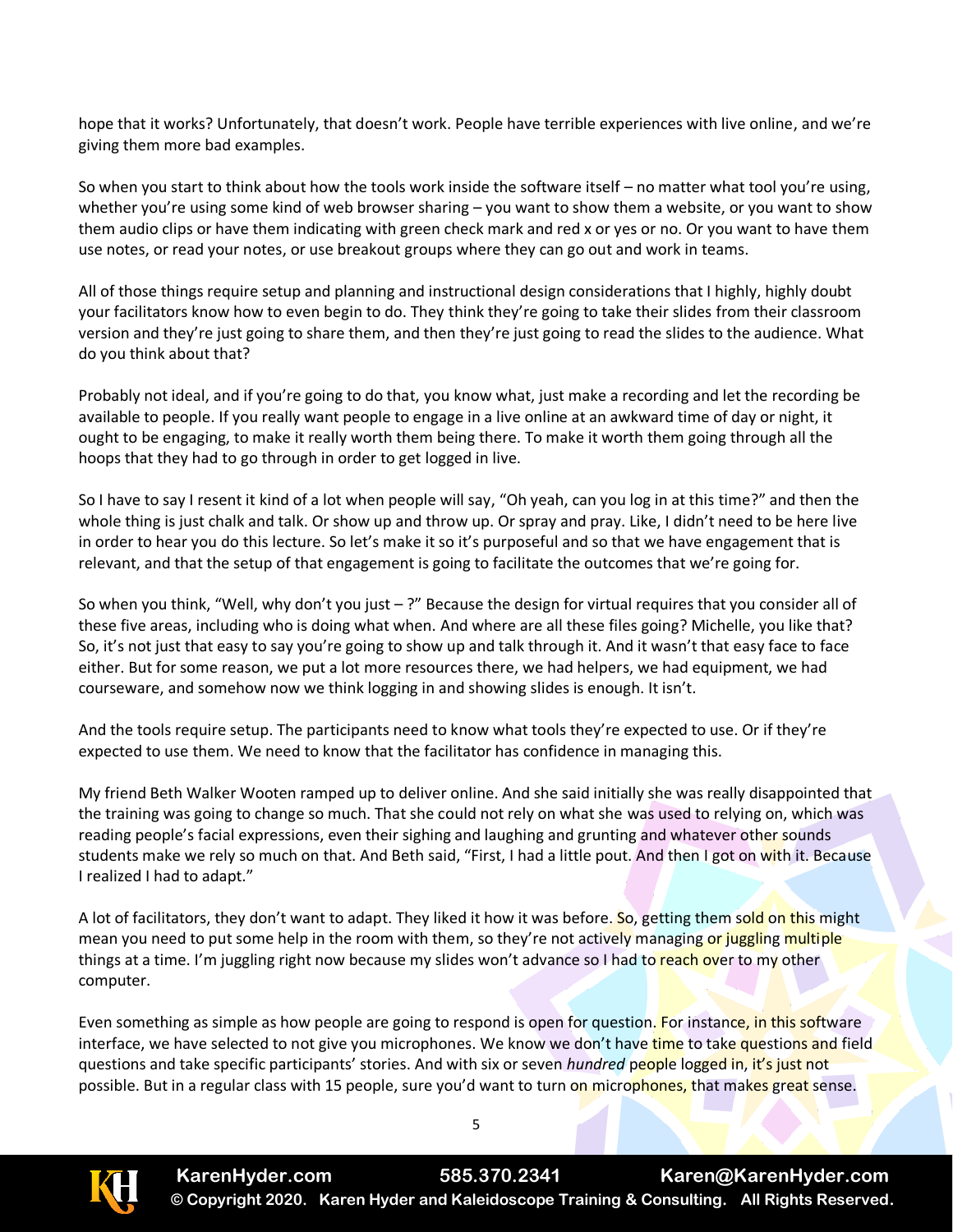Especially if you're doing role plays or you want people to be able to tell their own anecdotes. Or talk about what it is that they're seeing on their screens as they're keying along with the facilitator.

So it's important to determine how people are going to communicate and what are the resources that are going to be set up. I find that, by default, participants and facilitators assume that cameras and mics are the number one thing for success. And I'm going to tell you – they're not. You haven't had your camera or mic on all day. And I suspect you're actually following along and keeping up, for the most part. So if you're told that cameras and mics are crucial to success, push back on that. Because just getting people's microphones connected and working is a *thing*. Just getting people's cameras working and stable and not making their audio choppy is a *thing*. So, let's not prioritize those things as our primary ways of communication. There's all these other ways of communicating; we just have to use them effectively.

But again, facilitators don't really do it themselves. In fact, my facilitators are afraid of polls. They find that just what you're seeing on screen right now, bringing up this poll, then stopping the poll or ending the poll and then showing the results is enough to spike their anxiety. So if I say, OK, I'll be your producer, I'll help out behind the scenes, you just have to talk about the stuff. Or call me, and say, "Hey Karen, can you bring up that poll?" or "Hey Karen, can you broadcast the results?" or "Hey Karen, can you make that poll pod go away now?" My usual reminder to them is, I'm the youngest of six children, I'm used to just being ordered around, I don't care – you can tell me anything, I'm just standing by with my mouse finger hovering, waiting to do whatever it is you need me to do.

And that's reassuring because there's so many technical considerations. There's hardware, there's software, there's video, there's audio, there's the question of whether I'm uploading or application sharing. Like, do I upload a PowerPoint, or do I just share my whole desktop and show you PowerPoint? For me, my preference would be to upload, because then the file already lives in the cloud. So when you're going to get the file, you're accessing it from the cloud. When I'm application sharing, I'm broadcasting up to the cloud first, and then you're pulling that down, so inherently slower. Rather than try to talk over all the things on screen, I'm just going to build this whole slide and have you just read these.

If you have comments, please type in chat. It's excellent to see that someone in our list is serving as producer to somebody else – that's a great way to do it. You might even just borrow somebody from the help desk. Or borrow somebody from the team to just get you up and running. Because sometimes it's just getting over that first hurdle of getting participants logged in and getting things started that facilitators are intimidated by. But there's all these other factors.

And Mel and I love to say "It's not about the tool, it's about the instructional design." If you think back, teachers when I was a kid used chalk. So it wasn't about the tool, right? You could do a lot with chalk. Or with markers or with paper. But in our case, it is about the tool. Because the tool is the modality. The tool is the classroom. So if you came to my public training center back in 1993, the rooms were air conditioned, there was electricity, there were lights, there were tables and chairs, right? All of that had to be established. And here, you're looking at it. This is my room. Here are my tables and chairs.

So I'm counting on other people, participants themselves and facilitators to manage the resources here. And if you can't manage the resources, then you can't get any further. So, it isn't really about the instructional design here, it starts with the functionality of the tool. And if the tool doesn't do what you want it to do, or you don't know how to make it do what you want to do, it's a showstopper. If the instructional designer has designed it for some other tool, and now you're trying to run it in a different tool, which happens a lot, it was designed for

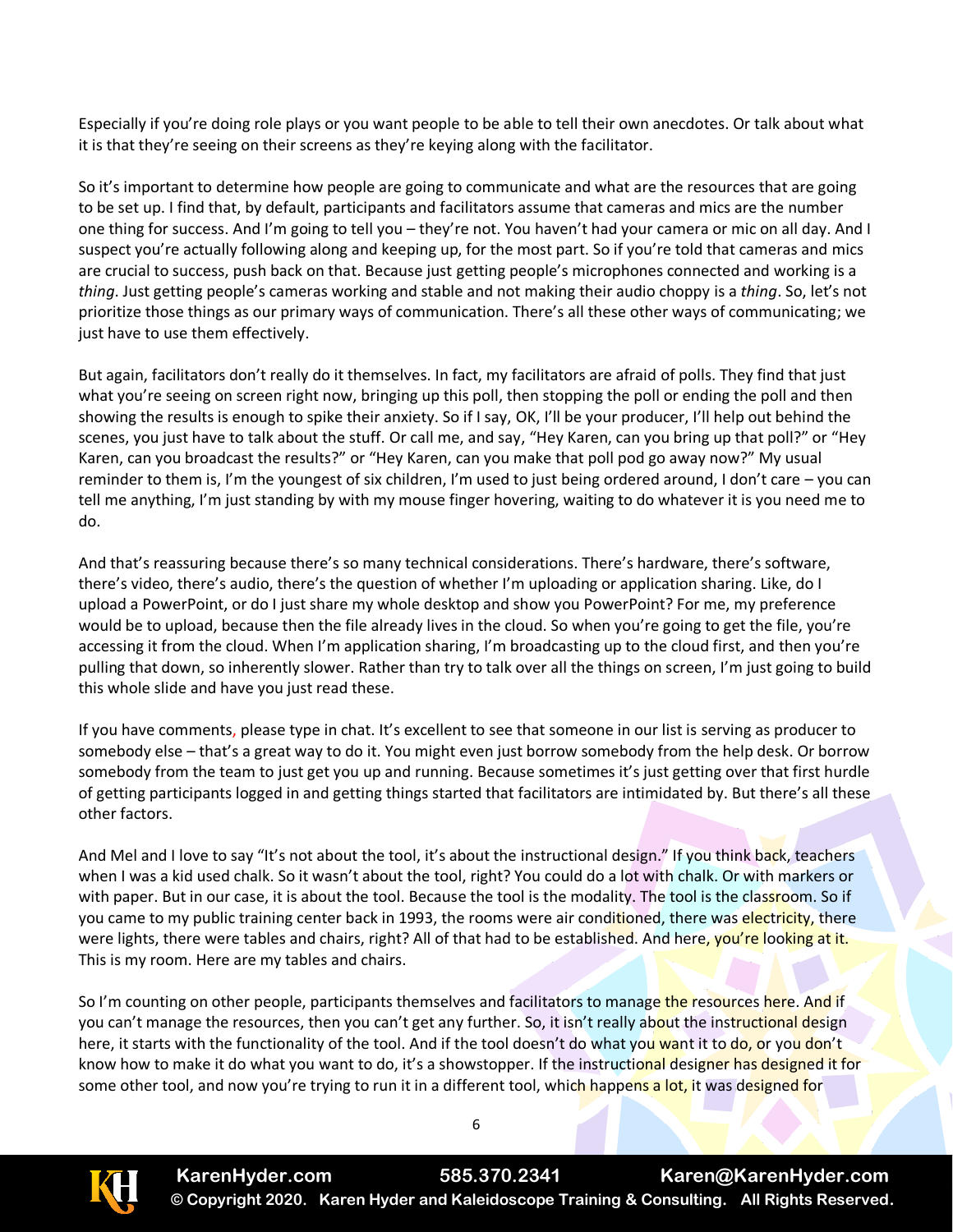WebEx, now we're using Skype for business. Well, you know WebEx was a state-of-the-art virtual classroom tool for like 20 years. Skype for business is a glorified conference calling tool. So sure, you can make it work, you just won't be able to do all the things that you thought you could do.

So I want you to keep in mind that it takes multiple steps to pull something together. So when your stakeholders or your managers or your clients say "Can't the facilitator just – ?" meaning "Wouldn't it be easy for them to just throw up their PowerPoints and talk?" Maybe. But is that what you're going for? Is that all you need?

But what's at risk, really? What happens if you get into a room like this and the facilitator can't manage? What would you do then? Go ahead and type in chat and I'm going to breathe for a minute. Hot mess. And ugh. And chaos. And reputation, and nothing good. And these days, you know today in the climate that we're in right now, we are really setting the precedent for what we do online. So if a whole bunch of unprepared people have a hot mess online, learners start to think "This is like a poor man's version of real training. How am I ever going to get through this?" So it doesn't *have* to be. Mel and I teach online all the time. With legitimate content and facilitators and students from around the world.

Years ago I did a program with American Management Association called "Fundamentals of Finance and Accounting" – 12 hours of content spread out over 4 weeks, three hours a week. You might be thinking, "Wow, that sounds excruciating" It was FANTASTIC. It was EXCELLENT. We used Adobe Connect, we used breakout groups, the breakout activities were incredibly challenging. It can work equally well. It's not about the tool. It's about the instructional design. (Except when it's about the tool.)

So without support, facilitators do this "here's my pre-baked souffle" in case nobody answers. So a lot can go wrong. And for their sake, it's really challenging to do this alone. There's a lot to look at, there's a lot to manage, there's technical issues that can go wrong that need to be addressed. And with hundreds of people logged in in this case, there's no way I could have troubleshot anybody's issues here. I'm trying to present.

So – I love this graphic – so we really want to help the facilitator stay focused. So here's some things that might be easy for the facilitator to do, right? Upload the slides and present and advance the slides and maybe set up some activities, bring in polls and things like that and talk over the instructions. Ideally, they're scripted so they know what words to use. And they should be able to facilitate the discussions based on what participants are saying verbally or typing in chat or responding in the polls. But all these other things need to happen too. Maybe your presenter or facilitator can handle those things on their own, and maybe they can't.

So my advice to you is look at this checklist. And think about "Can the presenter do it? Can the presenter do it quickly?" They might be able to do it, their skill level might be at that level that they can handle it, it's not a difficult thing to do, but to be able to do it in the context of real time troubleshooting is challenging. It's challenging for me too.

So I want to ask you to make some checklists for me. So I'm going to pop over here to this view where I've got some chat pods. And you can see that the layout has completely changed to now include 5 chat pods. If you're on a mobile device, I apologize, this looks a little weird to you, you will need to go to the chat menu on the left side and toggle from one to the other of these 5 chat pods. So my questions are around checklist items. If you're creating a checklist around the technology, what things might you have to do beforehand? What about during? So use the pods on the left. What about the presenter or trainer or facilitator, whatever name you call them by what do they have to prepare in advance? What about the participants, or the learners? What are they going to

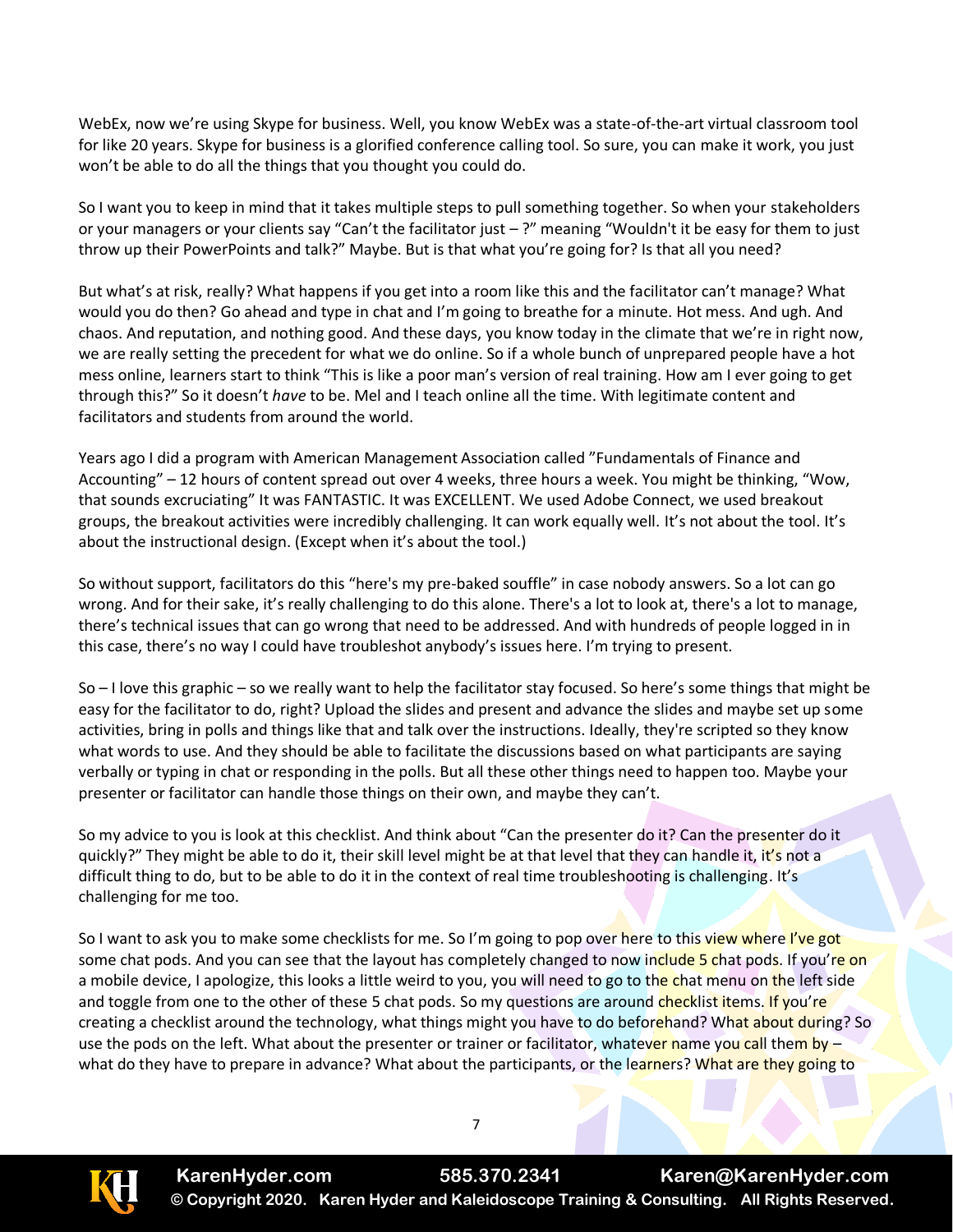need to know or do in advance. And at the bottom – the content and materials – what needs to change? Or, where does that stuff need to go?

I see loads of answers coming in right now, and it warms my heart because to me this is what participation looks like. So I'm not hearing you sigh, I'm not hearing private conversations being whispered in the back, I'm not hearing people comment, I have to stop and read what you're writing. So all those cues, those that things I'm used to in the physical classroom, that validate or help me validate, don't exist here. So I'm counting on you to give me feedback by typing in chat.

If you're not typing in chat it's hard for me to notice that you're absent, but remember at the beginning I asked you to participate and part of it is because I can't make you. You need to choose to. If what we're doing here would be important for some kind of course completion – CEUs or otherwise, I'd want to include more poll or quiz style questions so I could run reports on that and see who had been participating. All of these things can be saved. You can do a CTRL+a to select all inside each of these pods. Or, if you're logged in as yourself, you can send chat text messages to yourself. So just to summarize what we're seeing here as far as technology goes, ahead of time, we need to of course set up the room, set up the pods, create a URL, invite people.

Inside the session, we're opening pods, we're using our microphones, we're changing layouts here in Adobe Connect, we're changing from one view to the next to see pre-configured pods. If you were using WebEx, you might be toggling from one uploaded file to another uploaded file. If you were using GoTo or Zoom, you might stop application sharing one file or one application and start application sharing something else. As far as the participants go, we need to really teach them what to expect. What it is that we think they should be doing online and how they can prepare their setup, their local network connection, their local hardware and software, their headset and mic if necessary. I know people who are using their phones – they're on a smartphone and they're trying to attend the training while they're commuting, I've had students who were on an airplane and logging into the session from 30,000 feet.

So, I can't know what your connection is – maybe you tell me in advance – but it's really up to you to make those things workable on your end. But I need to frontload that. I need to communicate that days and weeks in advance, not minutes in advance. In fact, for participants, I like to buffer the start time. So "log in at 3:45 for an on-time start of 4:00" Everybody knows what's going to happen in those 15 minutes, we're going to hassle around with audio, we're going to wait for people to get connected, we're going to troubleshoot things and then finally we can start at the top of the hour. If you don't buffer that start time, you will burn 10-15 minutes doing those things anyway. So people often express frustration, we can never start on time because everybody's hassling around with the audio and the connection. Yup. So start early. You're not going to overcome those things just with the wave of a magic wand.

And as far as content and materials, much of your content should be adapted in some way for online. If you thought you were going to ask an open-ended question, put it right on the slide. If you thought you were going to ask quiz or poll style questions, you've got to create those ahead of time. If you thought you were going to show videos, you might want to compress the files ahead of time – or post them elsewhere in the world so that people can access them from a public facing website instead of through the bottleneck that is our software tool right here. And I tend to add 50% more slides to my PowerPoint deck because I add a slide for absolutely everything. If I'm going to ask a question or give instructions, I want some redundancy. If participants didn't hear what I said, maybe at least they can see what I said.



**KarenHyder.com 585.370.2341 Karen@KarenHyder.com © Copyright 2020. Karen Hyder and Kaleidoscope Training & Consulting. All Rights Reserved.**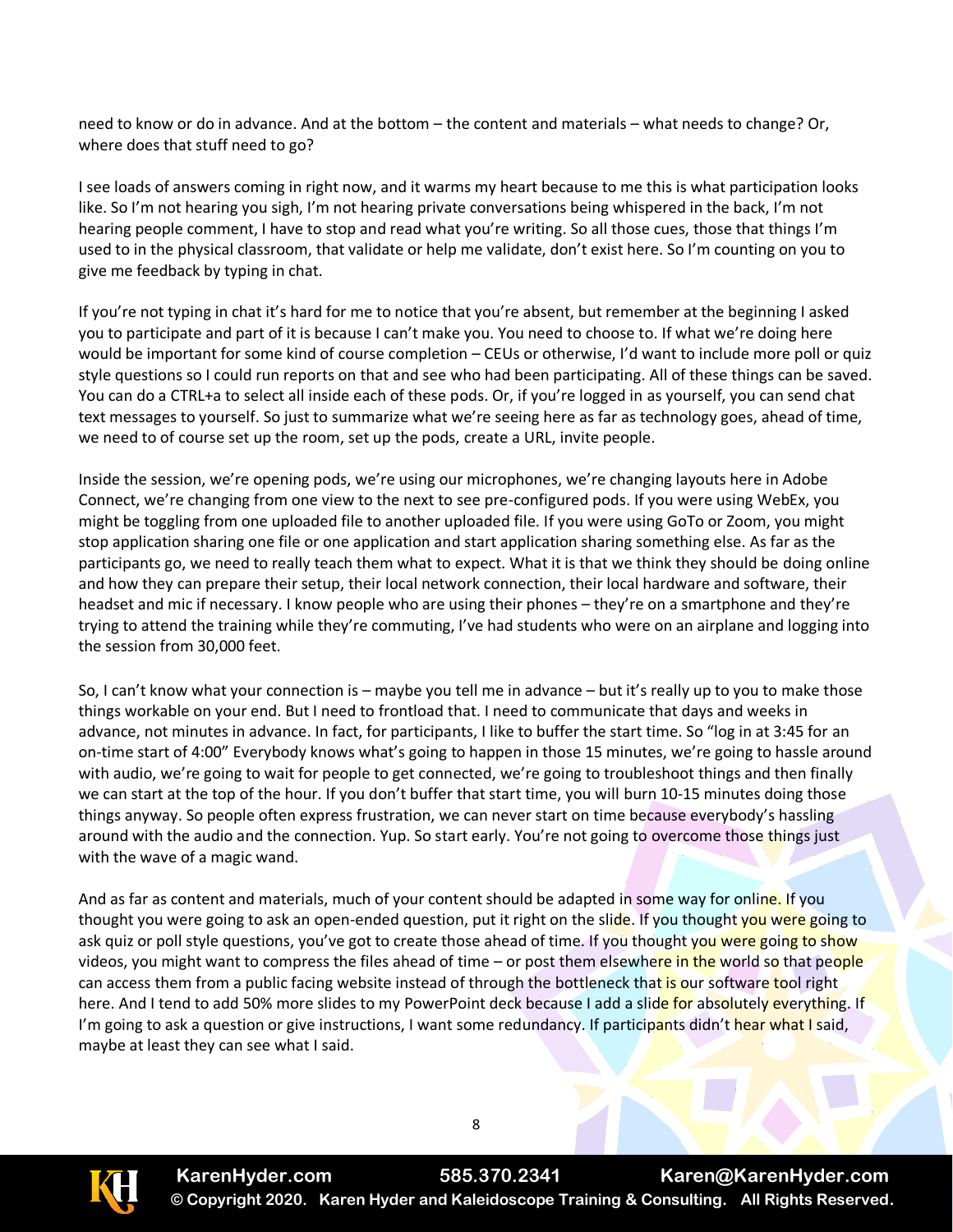OK, I'm going to change screens and I was not able to acknowledge each question and everybody's comments there but I do appreciate your willingness to fill in there, and I'm going to work to get those lists posted later, because those checklists are going to become crucial to success. Not only having a checklist, but making sure everybody involved is checking off the items on that checklist each and every time. So it doesn't really matter how successful we were last time, that has nothing to do with next time. The only thing that impacts next time is our setup, our preparation, and our plan b strategies. So you might say "Hey my internet was great yesterday!" Doesn't mean anything. "Hey, I was able to upload the file yesterday!" Doesn't mean anything. So, we really need to be in tune – tuned in with the fact that everything will go wrong all the time. And if you're prepared for that, then you're good. If you think things won't go wrong, you will be surprised.

So here's my precooked checklists. And this text is very tiny, so you might choose to use that little full screen button in the top right corner of your share pod. Up and to the right of the PowerPoint slides, but really I just have what you had cooked up earlier. And I have it pre-populated here with animations so that I could reveal this a little at a time. But really we're just talking about looking at each and every area to confirm that all the checklist items are checked off. All the t's are crossed and all the i's dotted, because when they're not, you end up in a situation like "Huh, I thought I was going to show a poll here, but pfft I forgot to make the poll." Or "Ooh, I forgot to turn on the poll functionality in the Zoom backend settings." So there's all kinds of things that can surprise you if you haven't gone meticulously through your checklist.

So herein lies the Ros to your Frasier or the Mel Chambers to your presentation, and that is, the producer. The person there in the center of things making sure the technology and the content and the presenter and the participants are all doing what they need to be doing. And when the presenter needs help, they're the go to person. And when the participant needs troubleshooting assistance, they're the go to person. You could operate without a producer, I do so kind of a lot, but again, the risk is what you want to worry about here. What would it mean if the facilitator couldn't handle it? Would they not be able to achieve the learning objectives? Would they not be able to end on time? Would they waste everybody's time? Would the presenter or facilitator want to give up on this style of training and say it can't be done? So there's a lot at risk here if things go wrong and the presenter feels like it's their fault and there was no support for them.

I didn't mention this in session 2, and I meant to, I'm sorry I didn't mention it there earlier, but one of the things we have working for us here in this software is something called the "presenter only area" I'm going to show that again. So you folks see this display area but we who are logged in as hosts and presenters also see this space over here, believe it or not, called the Presenter Only Area and this is one of the reasons that I like Adobe Connect better than other tools. I'm not being paid by them, but I have used this tool every day for 15 years and I've used many other tools too. And this is one of the reasons I like it.

The presenter only area lets us have a private conversation off to the side that you don't have. So I can communicate with my team members, and I'm just going to pull this over here and embarrass us for a second. Here's our presenter chat, this is what we've been talking about without you. I'll move that back over to the side. We have our notes, so if I need to quickly paste something into chat, I can grab it from my notes over here. And we use these tools called "paste-ables" which are not really a tool at all, it's just pre-written text so if I'm wanting to give troubleshooting instructions to somebody, I can't type that and talk clearly. I can just copy and paste it into chat though. So we use this right side chat and right side note area constantly. We stage our polls. We bring up video pods. We have everything sitting off to the side. Yep it is good for one person too. It's kind of like being off stage in a theater. You don't know that I have a giant dragon off stage over here. But in just a minute it's going to come on stage and you're going to see that.

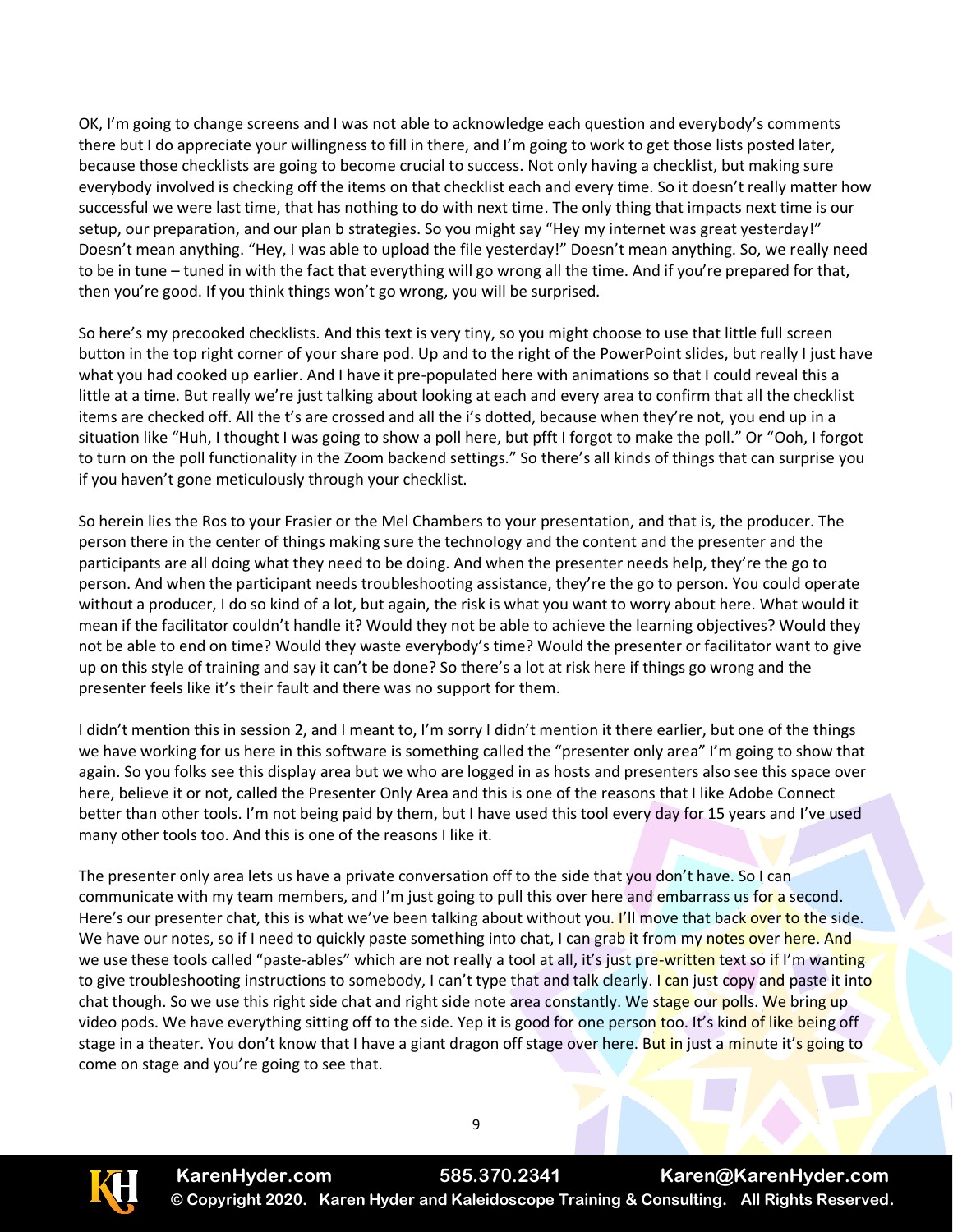So the presenter only area helps us to communicate with each other and within that presenter only area, I also have this thing called a layout bar. And layouts are like what you've seen me use here where I pop from one configuration of pods to another configuration of pods with just a single click. Remember in session 2 I talked about "bit-twiddling" and there comes a time that I have to log into the session interface and put all these boxes in their places. And give them each a name in the title bar. Well, somebody's got to take care of that and somebody's got to set that up, but I would rather do it days in advance than do it while I have a live audience watching. So I can pop from one layout to another layout and show you information very quickly and easily without having to stop to drag or open pods. I'm just clicking on the layouts that show me the different prepopulated pages.

And this kind of works like your smartphone or your tablet, where you have maybe all of your certain kind of apps in one place and then you move to another layout and you have all your other kind of apps there. So here are some things that I have pre-populated. This is a layout that's really just my inventory of stuff here in Adobe Connect. So I've got these pods that I can come back to session after session and clear out the data and reuse these if I need to. We talked in session 2 about the idea of having a closed captioning person or someone asked about live translation. I can have a separate pod set for the captioner to be typing in. Up here in the top right, you see that I have a timer that lets me really keep track of where we are in the break time or in the overall meeting time. And this video you saw earlier in session 2.

So, I could organize this all ahead of time and make it very easy to pop back and forth from one session to the next. And if I were presenting alone, that would certainly make it easier. But the learning curve on this is kind of steep. New facilitators are intimidated by having all these moving objects on the screen. Once they get used to it, they learn to like it, but in the meantime, they are overwhelmed by the idea that things are going to move around on the screen, and they're afraid to do something wrong, which you know, with good reason. So the producer can be the person who flattens that learning curve and says "Listen, you don't need to know how all this stuff works, we're going to set it all up together and I'll bring it to you or I'll bring the group to the location when needed. Or I'll bring up the poll pod when needed.

But we don't need to teach you everything about the software first." Hey Mel, could you do me a favor and click on S4 there on the right side, my mouse is sluggish. Nope still not moving back to S4, Mel can you click on that button on the right, are you able to? Ah, here we go.

So again what we just experienced there was a little throughput problem. Exactly the kind (*audio drops*) That's exactly the kind of thing that I need help from a producer for. If I did not have somebody to call out to, there might be a couple hundred people waiting for me to move the slides and I can't. So unless one of them was upgraded to presenter or host, they wouldn't be able to help me. So in order to create these layouts, I'm really just using this menu item within Adobe Connect to tell it that I want to create a new page like this and then once I go to that page, I can create all the pods I need.

And one of the things that you might consider doing – OK I'm getting some (*audio drops*) One of the things you might consider pre-creating are breakout room layouts. If you're used to using breakout rooms in WebEx or in Zoom or GoTo Training, you can send people to subgroups, but you can't actually set those rooms up. Here in Adobe Connect, I can create breakout groups that have content in them already. So that allows me to have a little bit more flexibility in how things are set up. Yeah it looks like my connection is just a little sluggish here, I'm now driving with my secondary machine.



**KarenHyder.com 585.370.2341 Karen@KarenHyder.com © Copyright 2020. Karen Hyder and Kaleidoscope Training & Consulting. All Rights Reserved.**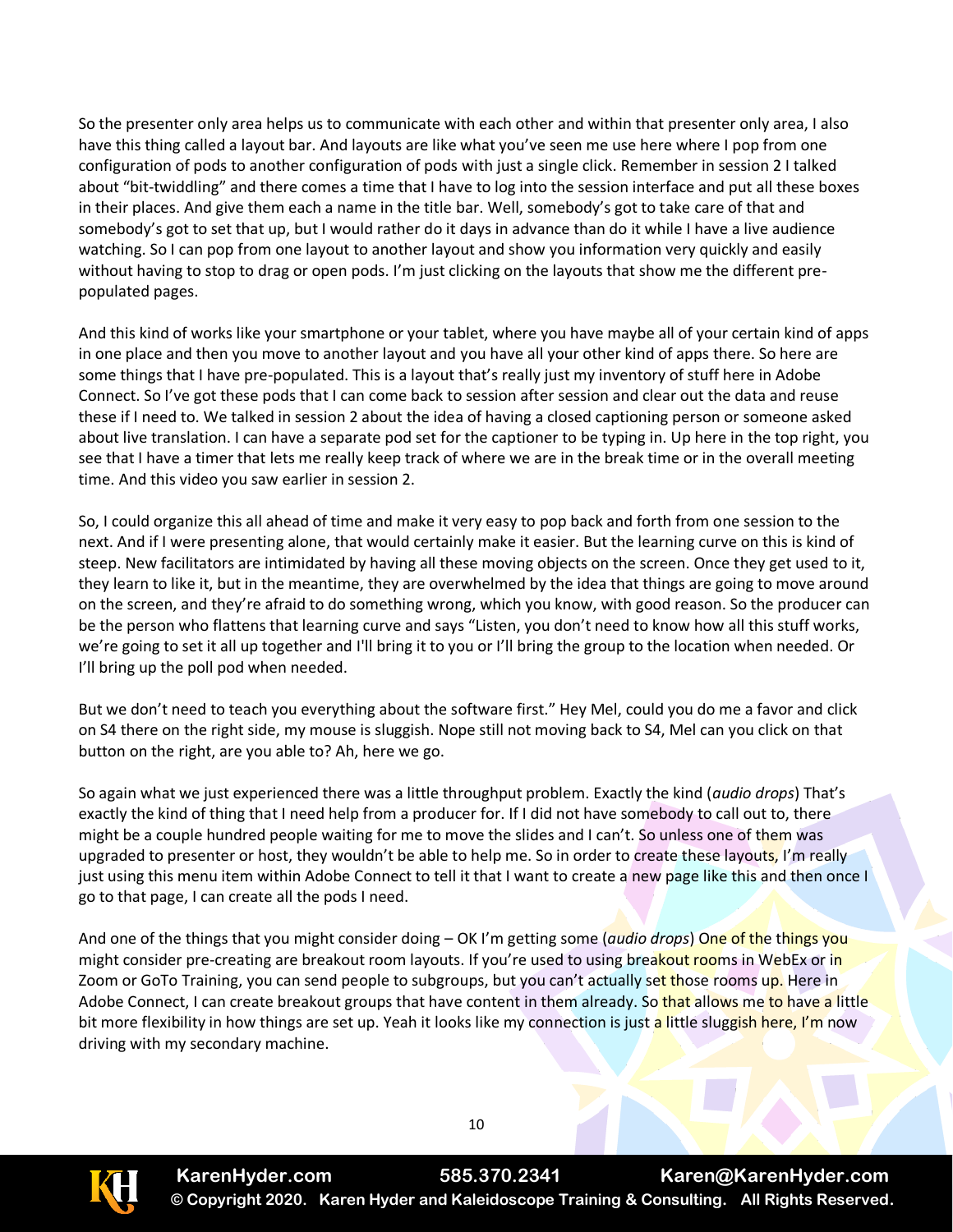So when you think about the producer's role, I just want to go through this kind of quickly and show you that there are several things that the producer maybe would be responsible for. Somebody who provides that framework to be a coach and to help people understand what it is that can be done or should be done. Then to streamline and help them to not worry about all the extra things that they don't need to be worried about. So I'll move the pods. I'll move the layouts. Here's some tips and shortcuts.

But I leave it to the facilitator to just master the basic functions and avoid those rookie mistakes. Like, you don't need to have everybody's mics on. You don't need to have your webcam on all the time. Then, simplify. I might offer some tutorials at the beginning. I might troubleshoot behind the scenes for the facilitator. They don't need to be doing that. I can make sure that the facilitator looks and sounds good by doing practice sessions early and address any technical issues before we get to the live session. And this is days or weeks in advance. Not minutes in advance.

And then of course to have that person standing by, even if there's just a helper there for the first 15 or 20 minutes of a live session, that's when the bulk of the trouble happens as participants are trying to join. And then to solve problems as they come up. So if I'm struggling just to make the video play or just to make application sharing play, it's nice to have a partner that I can say "you know, what? Why don't you advance the slides?" or "Why don't you bring up the video?" because I'm not able to.

So consider the role of the producer is really to make the facilitator look good. To make the facilitator feel more confident. To take the pressure off the facilitator to be everything to everybody. I find it's very difficult to read chat and give a clear verbal message. I can't operate my menus at the same time as delivering a clear verbal message. I can't manage time and troubleshoot everybody's technical issues. So in order for me to be successful, I need to be able to offload or delegate a bunch of those things.

Now, Mel and I have both mentioned the idea of having a plan "b" and even a plan "c" in place. I've gone as far as plan "d" a couple of times. But if you assume everything will go right every time, you will be surprised because there will be many things that go wrong. So you might think "Oh, we can use voice over IP audio, right? No big deal. If the audio doesn't work, we'll just... we'll go to the conference call, right? We'll just use a conference call number." Great! Is that connected to the room? Or is that a separate number? What's- What's the phone number? What's- What's the PIN code there? Are you an owner of that? Do you have the owner pin?

If you don't have all those things at your fingertips and ready to paste in chat, you do not have a plan b. You just have a good idea. Follow that all the way through to the end so that you have a document, like those paste-ables. You've got something ready and in place so that if you did need to punt and go to plan b, you're in a position to actually do that in a few seconds. You might want to print out your slides ahead of time. For me, I have a second monitor, so my PowerPoint lives on the second monitor and I can see my speaker notes there. If you don't have a second monitor, paper is going to be a good way to work.

Or even if your tablet or your other device could be your visual aid to let you see your speaker notes. And you might want to share that PowerPoint out, send it in advance, put it on a public facing intranet or internet so that participants can go and get the PowerPoint if they run into trouble. Then, do login on a second computer or even a tablet or a smartphone. It's better to have something else logged in. Because if I lost connectivity completely, at least I could say "be right back." But if I'm completely disconnected then what am I doing? Looking up people's phone numbers and trying to call them to tell them I'll be right back? That doesn't work.



**KarenHyder.com 585.370.2341 Karen@KarenHyder.com © Copyright 2020. Karen Hyder and Kaleidoscope Training & Consulting. All Rights Reserved.**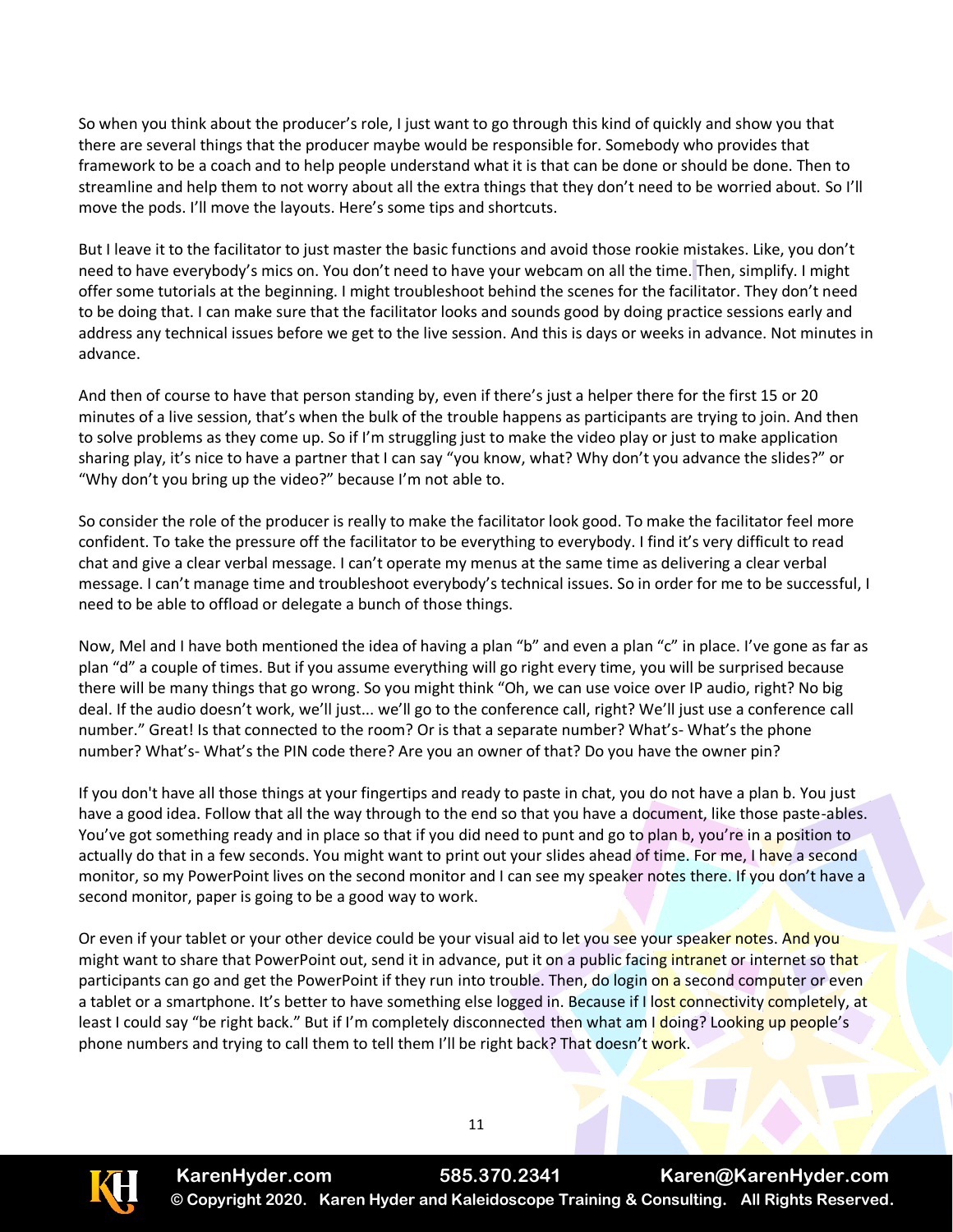And Deb, I think if you need to convince somebody, just let the facilitator crash and burn in front of a live audience and that will convince them. That's how most of us got convinced. Do recruit a co-presenter. If there's two people presenting and one person's audio goes out, and the other people can pick up? Terrific. And do share that contact information as a team, we tend to use WhatsApp or another tool so that if the software itself, if the network, if the internet fails, we can at least be typing to each other "be right back!"

So assume everything will go wrong all the time and plan accordingly. With video, it is possible to show video within the construct of your virtual classroom in most cases. But, if participants are having a hard time connecting to that session room, to that virtual classroom, can they get at YouTube? Can they get at the intranet? Might you have posted it someplace like Wistia so anybody can get it any time? That can be helpful.

Of course, it's really important to have people's connections working well. Without a headset, a microphone, a strong network connection, without muting your ringers and

other things in the background, you're just sort of inviting common, typical problems. So we do encourage presenters to use a wired headset, and wired network connection. Because wireless is inconsistent. Period. That's it.

Do set up redundancies. Which means, your computer and your network connection and your audio should all have a backup. Ilana, yeah I've had people put the call on hold. If I can mute their mics, that's terrific. If not, we all have to hang up and dial back in again.

So I'm a huge fan of plan b and I do think a lot about how we would handle things if the main reason, or main thing we were going to do wasn't going to work. So if we thought "OK, we're going to use breakout groups." But the breakout groups are going to take 20 or 25 minutes. In the absence of 20 or 25 minutes to spare, I might come up with some secondary solutions for breakouts. For instance, I could have paired chats, where participants pick a partner and use private chat to type to each other. That's kind of like breakouts and it only takes a few seconds to set it up. But there are a few other plan b items on here that I just want you to take a look at. So I'm going to build this animation and let you read that while I reboot.

**Mel:** And while we're waiting for Karen to reboot, I'm just going to jump in here too and see what on the Plan B checklist really may be jumping out at you that sort of like "I never thought of that before as a Plan B" If you see anything on the list, maybe type it in chat. Yeah private chats for paired breakouts, absolutely. Having alternate activities, so I'll share real quick – oh Karen's back on so I don't want to take up her time, I know she's down to the minute, so I was going to share a story on that, but I'll give it back to Karen.

So Karen, I was asking them what they saw on this Plan B checklist that was maybe an "Aha!" for them or something maybe they hadn't thought of before.

**Karen:** Excellent job, it's almost as if we planned that.

**Mel:** Indeed. If only.

**Karen:** It's just one of the hard cold facts. So when people are complaining about virtual sessions not going well, that's what they're complaining about. Somebody lost connectivity. Yup. It's really, really common.

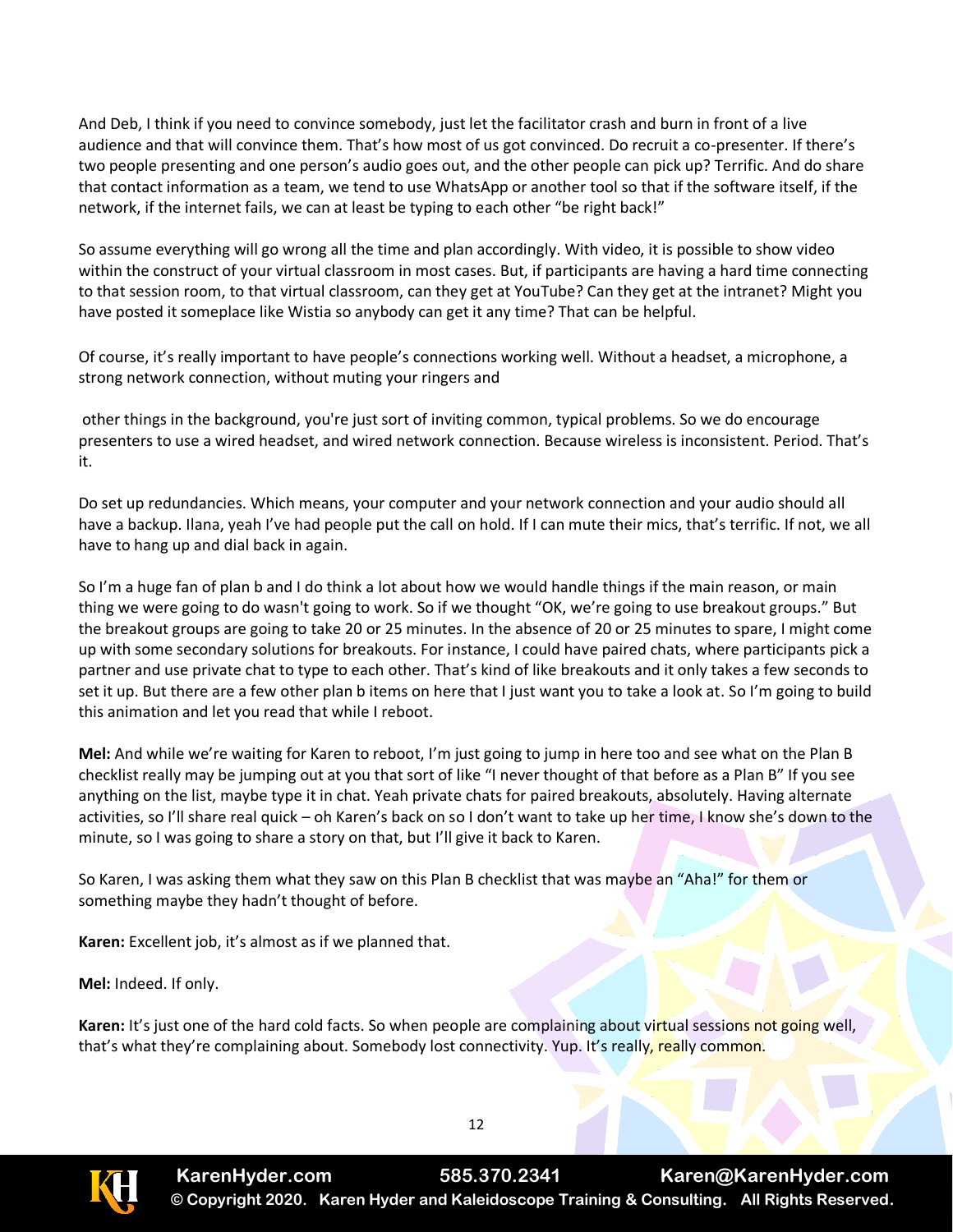So we're not teaching our instructional design workshop multi-day program here, but if you were to attend that program, know that we talk a lot about planning and one of the tools we use for planning is a storyboard. And in this case the storyboard is really just an excel spreadsheet, but you can see that the things I'm obsessive compulsive about are things like "Did people do the prerequisite thing? How are we having them interact with things? What is the facilitator saying? What needs to be set up in advance? What questions are being asked? How are they responding to those questions?" That's response method. And intended responses lets me sort of check my question to make sure it's going to give me the right answer. But I've already also included Plan B as part of the storyboard. So if Plan A fails, what will we design and set up so that it is there – not that we have to invent it in the moment – because when the moment comes you won't be able to do it. Too much pressure, not enough gray matter functioning.

So when you're struggling, you're not going to come up with great solutions to this. Mel showed you earlier an example of a facilitator guide and the facilitator guide should include the producer tasks as well. Remember when Mel showed you this earlier? She pointed out that without a producer, the facilitator has to do this stuff and this stuff. Which, maybe they're capable of doing, but you might need to allow a little bit more time. Time for them to stop and get their bearings and do the software setup stuff as well as catch their breath and take a sip of water. So again it's a lot to ask people to juggle all that's going on on screen at one time.

There's a tool that I use a lot called Speedtest and I was using one called Bandwidth Place which kept a history of the network tests that you had done. But this is very informative. When you look at this – and in fact, you should be able to click – yeah if you click on the http part of this link you can see your mouse pointer change to a hand, and this is an external self-test that allows you to see what your throughput really is. If you're looking at anything less than 2.0 Mbps, you are in trouble. You are not going to be able to talk. So something that slow, you wouldn't be hearing somebody's audio. Their audio would be choppy. If their download is less than 2.0, they're not hearing you. So it's important to check this. You have a similar thing here in Adobe Connect, in the top right corner, to the right of the word "help" – you might be seeing a green bar chart – if you see that, you can click it and it'll give you some information about your latency and you up and down speed. That can be useful too, but only if you're logged into Connect.

So I like to run the speed test a few times the day of and the day before the session, and if I know that my connection is iffy, maybe there's some network status outage problems, I might need to physically go someplace else to get to a better network connection. It is not helpful to say "It was fine yesterday." Yesterday has nothing to do with today.

Remember we talked about pasteables. Whether this is a Word document or whether it's living in a note pod off to the side in the presenter only area, having those micro-instructions ready to paste for your participants at any moment is kind of handy. Because I can't easily type clear messages while I'm also teaching. So if you can, you're way better at this than I am. But I'm not even that great a typist to begin with. So trying to type with the pressure on isn't helpful. Do what in Zoom, guest? See what your bandwidth speed is? I'm not sure. No, well you could use Word. Just use any text document and write down all the micro-instructions you might have to give to the participants throughout the live session. There is no presenter only area in WebEx. So I realize we're short on time here so there's a couple things I want to wrap up with.

One is I'd like to know what techniques you're able to take away from this session and use or share with someone?

We use this one a lot. It's crucial that you plan and practice and know the tools.



**KarenHyder.com 585.370.2341 Karen@KarenHyder.com © Copyright 2020. Karen Hyder and Kaleidoscope Training & Consulting. All Rights Reserved.**